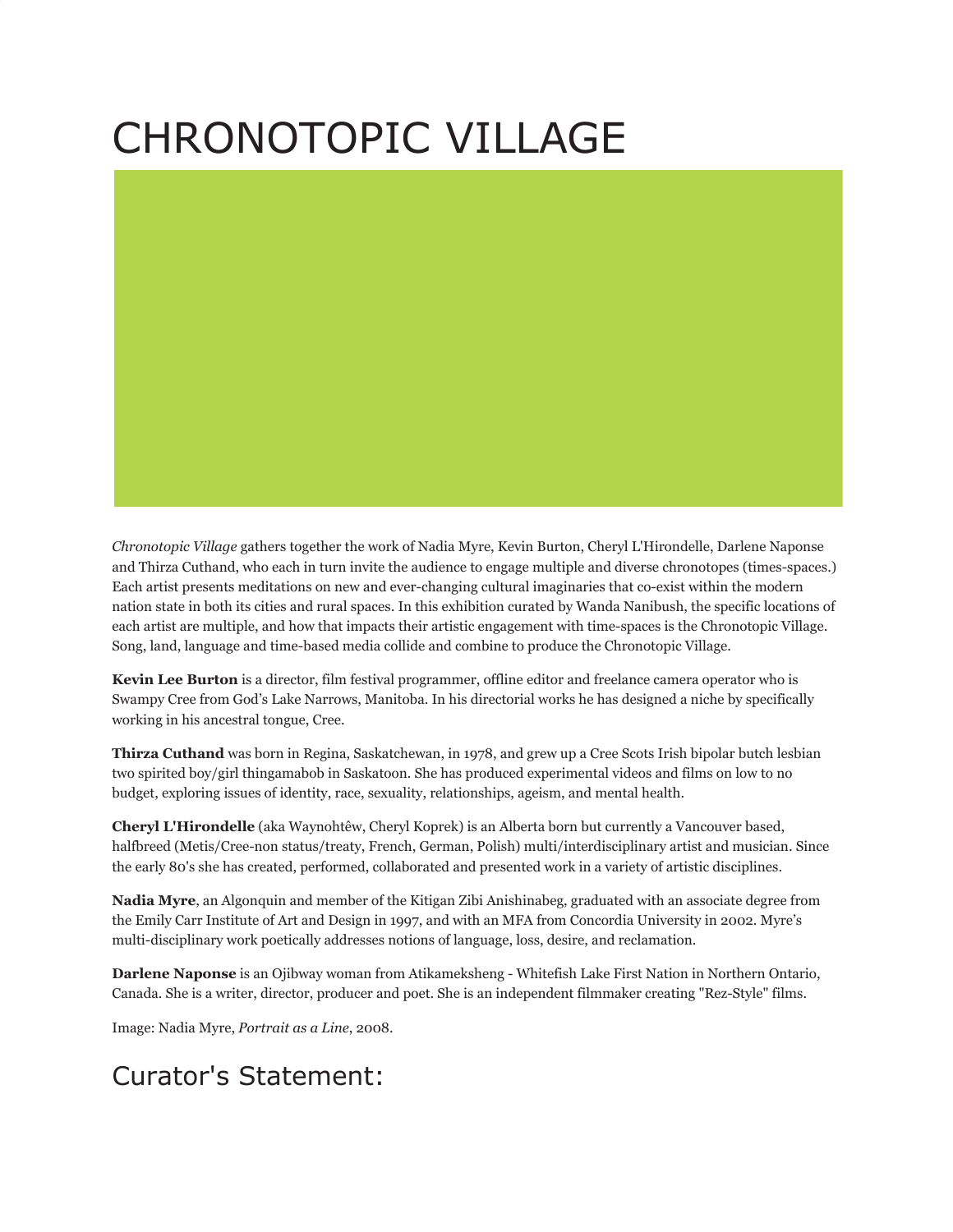**Chronotopic Village** gathers together the work of Nadia Myre, Kevin Burton, Cheryl L'Hirondelle, Darlene Naponse and Thirza Cuthand who each in turn invite the audience to engage multiple and diverse chronotopes (times-spaces.) In the artistic chronotope, "Time...takes on flesh, becomes artistically visible; likewise, space becomes charged and responsive to the movements of time, plot and history." (Bakhtin, 84) Each artist presents meditations on new and ever-changing cultural imaginaries that co-exist within the modern nation state in both its cities and rural spaces. The specific locations of each artist are multiple and how that impacts their artistic engagement with time-spaces is the Chronotopic Village. Song, land, language and time based media collide and combine to produce the Chronotopic Village.

When I was young our school often went to a museum that consisted of a reconstruction of an old Huron (Ouendat) village of the 1500s. Without getting into the history of the place, I was always struck by the distance between myself as a living, breathing Indigenous person and the place as a history of an Indigenous past stuck in time. I had motion, the village was static. The actors playing Huron in this village were relatives and friends from the local Anishinabeg nations, not Ouendat at all. On those trips I felt that all of the students existed in different times and spaces in that one moment. The dead past being presented to me was part of my people's living history as acting income, as a signifier of colonial loss, and an example of our erasure as contemporary changing cultures. In those moments, I wished we were forced to visit contemporary art exhibits which engage the past as something constantly being reinterpreted for the here and now. The chronotope, as a concept, allows me to think about how memory, history, identity and culture are not objects that can be picked up -whole, complete and touched. They are forces, fluids, movements that constantly shift and evade capture. Just when we think we know what happened someone tells a new story and the 'facts' shift. Just when we think we have ourselves figured out, something happens and we are lost, unhinged and transformed. The idea that I cannot completely know the past for sure or myself, for that matter, can be a freeing feeling because I no longer have to see the changes and traumas my culture has undergone as losses that leave us inadequate as Indigenous Peoples.

The artists of the Chronotopic Village use technology as a tool to bend, mix, and blend time-space configurations in order to more accurately reflect the multiplicity in who they are and the ever-changing nature of tradition.

Nadia Myre's works are *Portrait in Motion*, a video rear-projected onto a framed glass screen embedded in the wall; *Portrait as a Line*, a silent video rear projected onto a piece of frame and matted BFK paper; and *Portrait as a Line (Paper)*, an embossed canoe, which is the sister piece to the video.

Myre brings together contradictory tendencies like stillness and motion, drawing and erasing, appearance and disappearance valuing complexity over easy categories. Myre folds her contemporary hybrid identities onto an old anthropological conception of space and time. The canoe used in Portrait in Motion is an art piece in itself, a hybrid structure of aluminum and birch-bark. The act of building the canoe folds generations of the past, present and future into one time. She had found an elder, Pinoch (Daniel Smith), to teach her birch-bark canoe building. In the process she connected to an old technology of one of her people, Algonquin of Kitigan Zibi, "remembering things she never knew." (Meier, 13) At the time of building she was seven months pregnant, carrying the next generation. When she paddles out of the morning mist, the birds are chirping and the sound of paddling through the water creates a perfect romantic pictorialist vision of the 'Indian' vanishing romantically and tragically lost to history. Emerging from the mist is a new mother in a hybrid canoe, an art work made practical. When she finally comes into view, she looks at the audience, interpellating them into a new chronotopic village, one where the present is pregnant with the past and constantly projecting towards the future.

Darlene Naponse's *4 Directions Series* consists of four short 4 min. experimental videos that engage the land of her people, the Ojibway of Atikameksheng. She uses media technology and strategies of time-lapse and editing, to present the 'nature' of land as procesual, transformative and metaphorical. The old village encapsulated in the phrase, "We are the land," becomes instead, "We speak the land and the land speaks us." Naponse's series forces an engagement with the lands language, made possible with time bending and space compressing technology, infusing the cultural ideas of the four directions with a poetic complexity.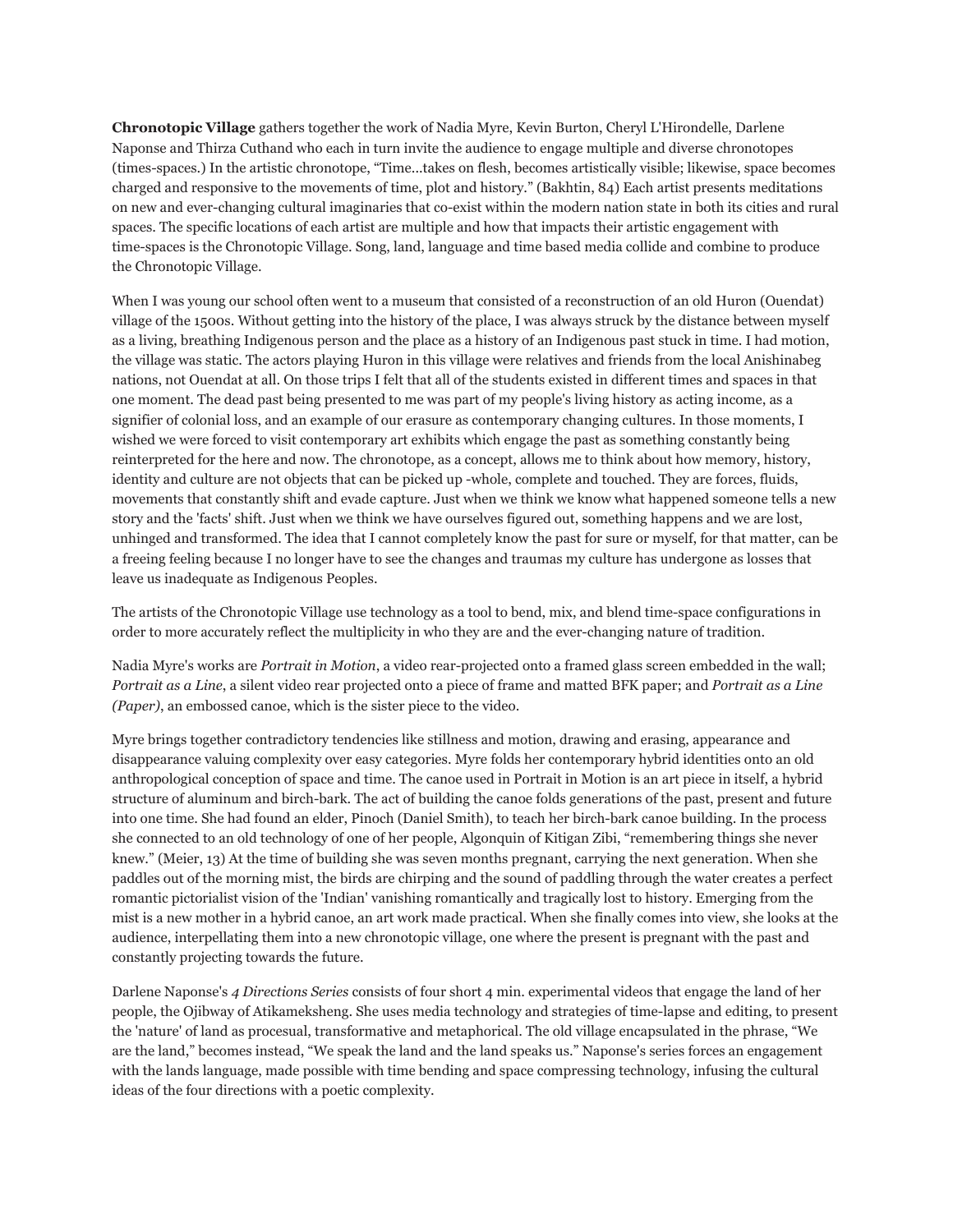Cheryl L'Hirondelle's new media performance work *êkâya-pâhkaci (don't freeze up)* involves the installation of a ten foot by 6 foot white tent. There is audio and media inside the tent. Carpets are placed in front of the tent for the audience to sit on. êkâya-pâhkaci is an installation version of a performance of the same name. It operates through an intersection of nomadic site-specificity, visual patterning, language, narrative, movement and rhythm. In this work the audience is invited to sit by an adaptable travelling tent and witness a soundscape made from Cree words, teachings and mixed sounds. This installed version has the virtual presence of L'Hirondelle's body and voice, inviting a meditation on the contemporary invitation to commune long distances. *Êkâya-pâhkaci* as an installation where the performer can not be there in person allows for a meditation on the chronotopic (time-space) of the body, language and culture in our contemporary techno-mediated communities. L'Hirondelle takes the tent as a transient home, an innovative technology, and a metaphor of cultural change. The tipi poles' teachings in Cree syllabics on the floor of the gallery give an embodied presence to the continuing significance of cultural philosophies for contemporary artists. Part honouring and part invitation, *êkâya-pâhkaci*, transforms loss into the language of becoming where no repetition is ever the same,time and space has shifted, bringing newness into the world.

The invitation to reinvent within Indigenous languages and within a nomadic relationship with space is carried on in Kevin Burton's video-audio work. *Nikamowin* is a linguistic soundscape comprised of the deconstruction and reconstruction of Cree narration that dances with various manipulated landscapes. The viewpoint of the camera is that of the boat which helps the viewer feel as if they are in the boat and on the journey. The journey traverses cityscapes, water and rural lands, allowing for multiple identifications with a diverse set of spaces. The layering of the language, and the hailing of the viewer into a desire to learn the language is projected onto land which begs the question of where language arises. Is language an embodiment of the rhythms of travel and adaptation, of incorporation and borrowing? What is maintained and lost in the nomadism of contemporary life?

*Love and Numbers* by Thirza Cuthand is a complex rendering of the breakdown of meaning brought about by the violation of colonialism. A Two-spirited woman speaks of all the 'codes' she receives; from her ancestors, from colonial narratives, from the hospital, from her heart in love. She marks out the pain and confusion in being unable to navigate through the competing narratives of who she in order to be able to transmit, to signifying her-self. Her voice and the first person view point makes us implicated in what she sees. We get to walk literally and figuratively in her shoes. The vulnerability of this self-rendering marks out the ways in which we perform ourselves for others as a form of request. Cuthand's work tries to fold one person's chronotope (space-time) onto another's. She communicates as if it were possible to completely understand one's own or another's perspective and experience while at the same time the audio-visuals perform the very impossibility of complete understanding.

Indigenous time-based media and installation as an "[a]lternative aesthetics are multi-temporal..., in that they are often rooted in non-realist, often non-western cultural traditions featuring other historical rhythms, other narrative structures, and other attitudes toward the body and spirituality. By incorporating para-modern traditions into modernizing or postmodernizing aesthetics, they problematize facile dichotomies such as traditional and modern, realist and modernist, modernisit and postmodernist." (Stam, 33) Indigenous artists live in the same time zone as late global capitalism where the postmodern, modern and pre-modern all exist in the same time-space. Indigenous artists are influenced by the avant-garde movements in Europe which drew upon the so-called 'primitive' to produce 'new' aesthetics and they also drawn upon old cultural concepts for the creation of contemporary alternative aesthetics. This is a mess of time-space, not linear at all. Each artwork carries within it all the histories and chronotopes of its citations and influences. In the case of Indigenous works, those chronotopes are also culturally multiplied and the navigations of cultural differences are more akin to walking tightropes or fault-lines. The difference between what these artist's works say and what a postmodern discourse argues is that within the context of colonial histories and its current continuance one can not enjoy free play and the abdication of identity.

Welcome to the chronotopic village.